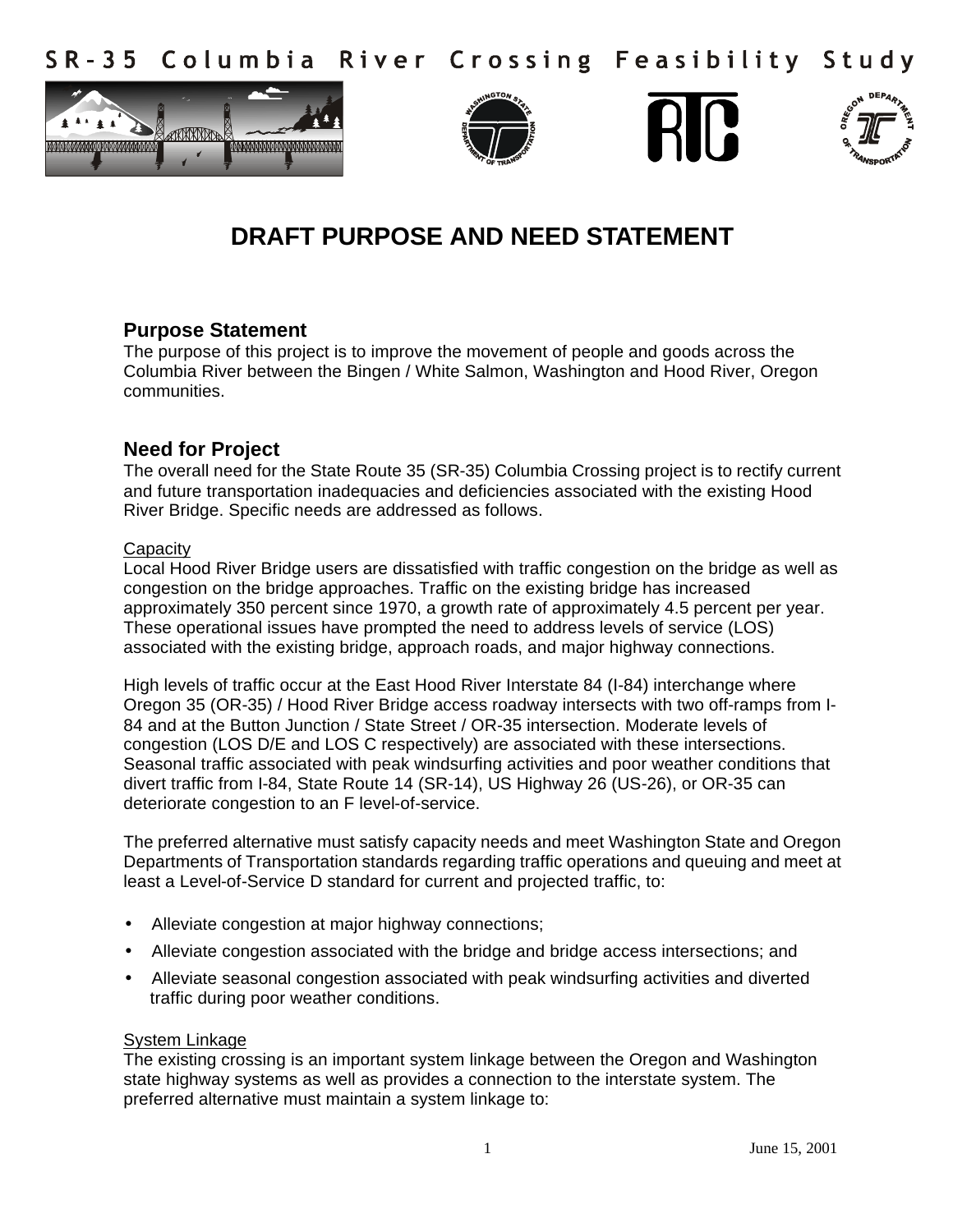• Provide a cross-river connection between Bingen / White Salmon, Washington and Hood River, Oregon to I-84 and SR-14 via a new SR-35 corridor or the current bridge.

#### Transportation Demand

Projected traffic for the Year 2020 indicates a projected increase in cross-river transportation demand of 50 to 70 percent over the existing conditions. In conjunction with providing transportation infrastructure that meets capacity and roadway and bridge deficiencies, the preferred alternative must also:

- Accommodate cross-river transportation demand while not increasing per capita vehicle miles traveled as required by the Oregon Transportation Planning Rules; and
- Accommodate pedestrian and bicycle demand while minimizing out-of-direction travel that would substantially increase the average trip length for these modes.

#### **Legislation**

The Washington and Oregon State Congressional delegations, responding to local constituents' concerns about the functionality of the existing bridge, obtained federal funding for this high priority project as part of the Transportation Equity Act for the  $21<sup>st</sup>$  Century (TEA-21) federal transportation-financing bill. The Washington State legislature has recognized the potential for a new Columbia River crossing and has designated an SR-35 corridor that connects from SR-14 to the Columbia River but does not specify the exact crossing location. The crossing location and facility type(s) are to be determined through alternative development and selection of a preferred alternative.

The preferred alternative must satisfy legislative needs to:

- Comply with TEA-21 programmed high priority project funding for a feasibility study to replace or improve the Columbia River Crossing along the proposed SR-35 corridor; and
- Comply with the SR-35 corridor designation by the Washington State legislature.

# Social Demands and Economic Development

Economic growth and development of the local communities is tied to adequate transportation infrastructure between the two Washington cities and Hood River, Oregon and connecting the nearby Oregon and Washington major highways (SR-14 and I-84). The existing bridge restricts the flow of goods within the study area due to narrow lanes and bridge load limitation that do not readily accommodate larger vehicles. Commuters and consumers are dissatisfied with the congestion and perceived safety hazards of the existing bridge.

Local and regional economic growth and development that is dependent on adequate transportation infrastructure would be enhanced by diversifying and expanding the use of this crossing rather than diverting prohibited traffic or dissatisfied users to other crossings approximately 20 miles east and west of the Hood River Bridge.

Many users of the existing bridge are demanding that funding for long-term operation and maintenance of a new or improved crossing be considered.

The preferred alternative must satisfy social demands and economic needs to: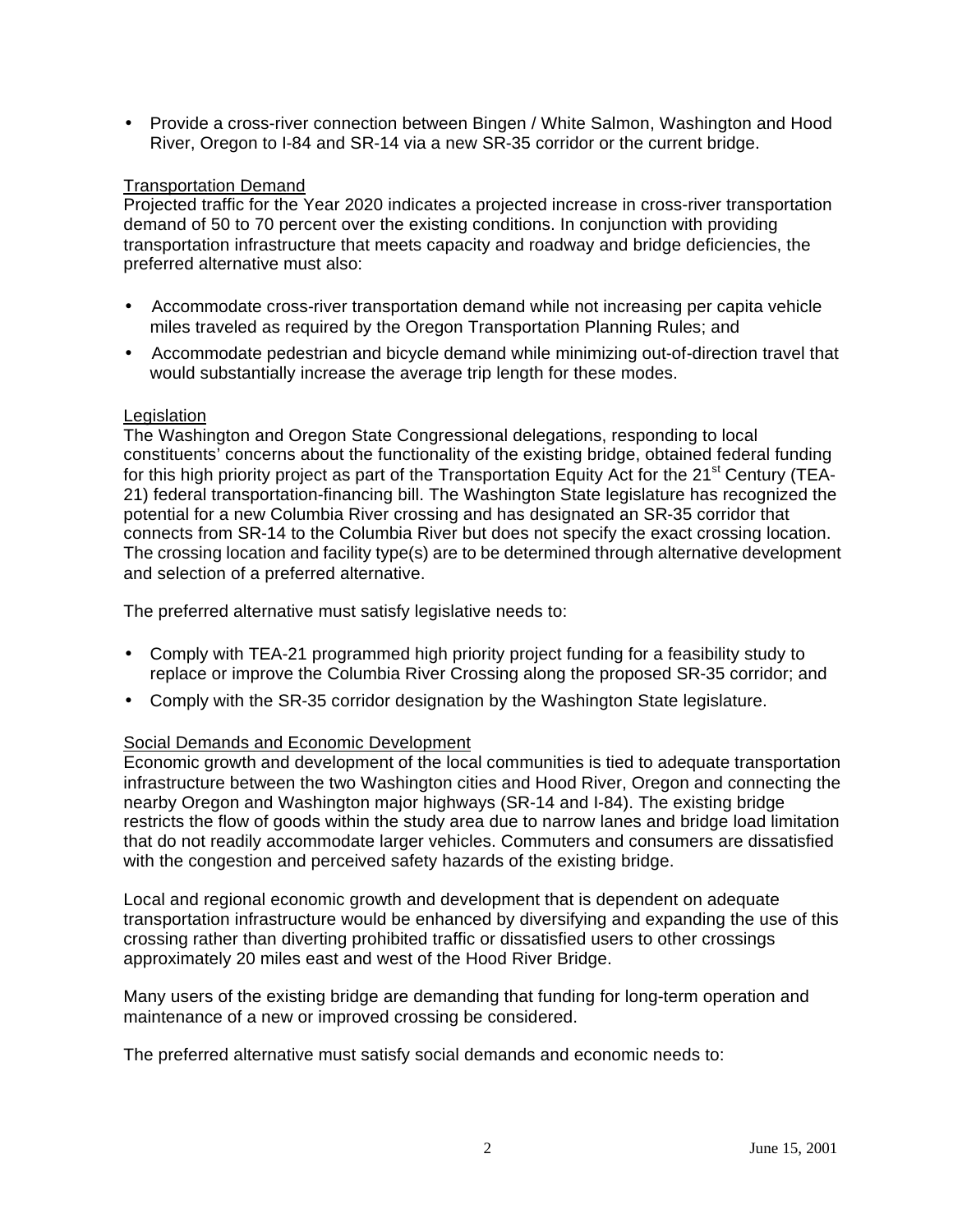- Provide transportation infrastructure for the current and projected flow of goods, labor and consumers across the Columbia River between White Salmon / Bingen and Hood River; and
- Develop financially acceptable funding strategies for long-term operation and maintenance of a new or improved crossing.

#### Modal Interrelationships

The substandard width of the current crossing constrains the mobility of cross-river truck traffic and prevents cross-river bicycle and pedestrian traffic. The impact on truck mobility affects movement of goods (most notably perishable goods) from local ports to local and non-local markets. The lack of bicycle and pedestrian facilities severely limits the mobility of those who do not own nor have access to vehicles for cross-river trips. The ability to reduce per capita vehicle miles traveled through encouragement of alternative modes is restricted without appropriate facilities.

The navigation channel under the bridge has a horizontal clearance of 246 feet, which is less than the 300-foot wide navigation channel. Moreover, the current channel is not effectively aligned with westerly winds. Barges utilizing the Columbia River navigation channel typically measure 42 feet with doublewides at 84 feet. While barge lengths vary between 150 feet and 300 feet, lock sizes limit tow configurations to a total length of 650 feet. , During significant winds, barges have to tack through the bridge with the winds pushing the barges sideways. This difficulty is compounded with the bridge opening being narrower than the navigation channel. Although these navigation factors are less than optimal, the existing bridge accommodates river traffic use without recording any accidents that resulted in severe damage or loss of life. Nearby bridges are better suited for navigation with wider clearances. The Bridge of the Gods at Cascade Locks and The Dalles California Highway Bridge at The Dalles are fixed span bridges (i.e., no lift spans) with horizontal clearances of 655 feet and 551 feet, respectively. However, the Hood River Bridge is similar to the Interstate 5 Columbia River crossing, which has a 263-foot horizontal clearance.

The preferred alternative must satisfy modal interrelationship needs to:

- Accommodate river navigation by providing a horizontal clearance that meets current standards if any new facility is constructed; and
- Provide adequate facilities for passenger and commercial vehicles, mass transit services, bicycles, and pedestrians.

#### Safety

The deficiencies of narrow lanes on the existing Hood River Bridge create driver perception of poor safety although the incidence of accidents is not high. The narrow lanes result in frequent reports of "mirror-to-mirror" collisions between wide vehicles using the bridge at the same time. These safety concerns as well as current bridge geometrics dictate that the speed limit be restricted to 25 mph.

The lack of bicycle and pedestrian facilities provides hazardous conditions for those who bicycle on the bridge and has resulted in a prohibition of pedestrian travel on the bridge. The bridge grating provides a hazardous driving surface for motorcycles.

The substandard horizontal clearance for navigation under the current bridge has contributed to minor collisions of river vessels with the bridge. Over the past seven years, the Port of Hood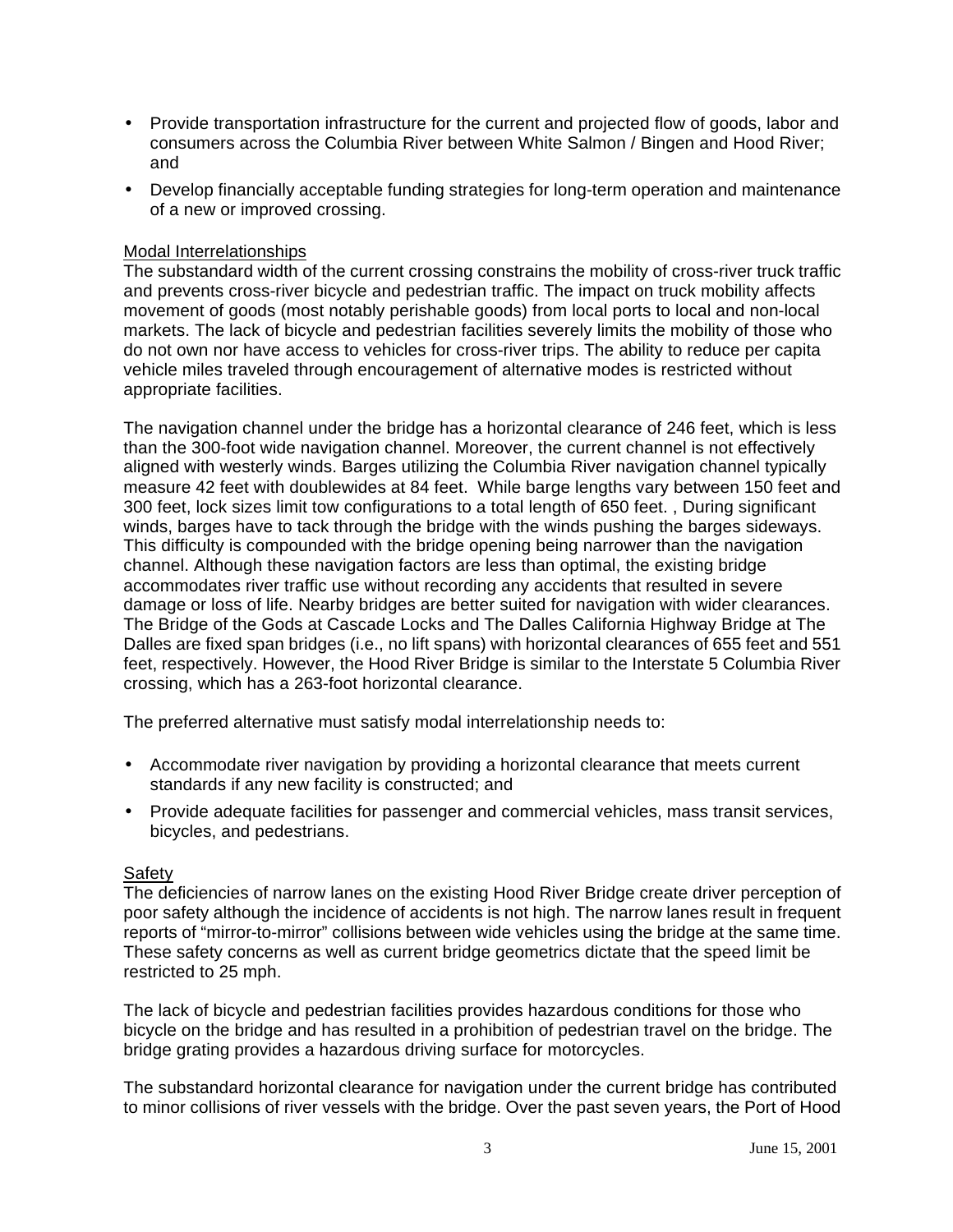River recalled that two or three barges have scraped through the bridge opening but not caused any significant damage. Reports of near misses with the bridge are prevalent among river vessel pilots. However, no major collisions have been reported to the U.S. Coast Guard.

The preferred alternative must satisfy safety needs to:

- Reduce real and perceived safety hazards associated with the narrow travel lanes;
- Provide safe travel for bicycles and pedestrians;
- Provide safe travel surfaces for motorcycles; and
- Reduce hazards associated with a substandard navigation channel clearance if any new facility is constructed.

#### Roadway and Bridge Deficiencies

The existing bridge and bridge roadway are functionally obsolete or deficient in terms of narrow travel lanes, lack of pedestrian and bicycle facilities, low load carrying capacity, audible noise associated with the bridge deck, and vulnerability to a seismic event.

Each of the two travel lanes is 9.5 feet wide, which hinders large vehicle traffic and creates a perception of hazardous travel conditions for many users. The bridge does not have facilities for bicycle traffic, which discourages bicycle travel. Additionally, the lack of pedestrian facilities has resulted in a prohibition of pedestrians on the bridge. For a two-lane bridge, AASHTO guidelines recommend a preferred minimum width of 28-30 feet to accommodate travel lanes, as well as a shared bicycle / pedestrian facility at a minimum.

Several bridge inspections have been completed for the Port of Hood River on the existing bridge. Current structural conditions, however, are not clearly known due to the timing and specific focus of the previous inspections. Federally funded programs that involve improvements to the existing bridge will likely require an updated bridge inspection. Structural deficiencies identified in a future bridge inspection may need to be addressed in making improvements to the existing bridge.

Noise generated by traffic crossing the existing bridge deck is clearly audible within and outside the immediate vicinity of the bridge. In addition, the existing bridge has not been updated to meet current seismic standards.

The preferred alternative must satisfy roadway and bridge deficiency needs to:

- Increase motorized vehicle travel lane widths to at least 12 feet;
- Provide facilities for pedestrian and bicycle use;
- Reduce noise created by motorized vehicles traveling on the existing bridge deck; and
- Meet current seismic design standards.

# **Other Objectives**

In addition to meeting the purpose of and needs for the project as stated above, the proposed action would attempt to achieve the following objectives:

• Improve cross-river movement of people and goods;